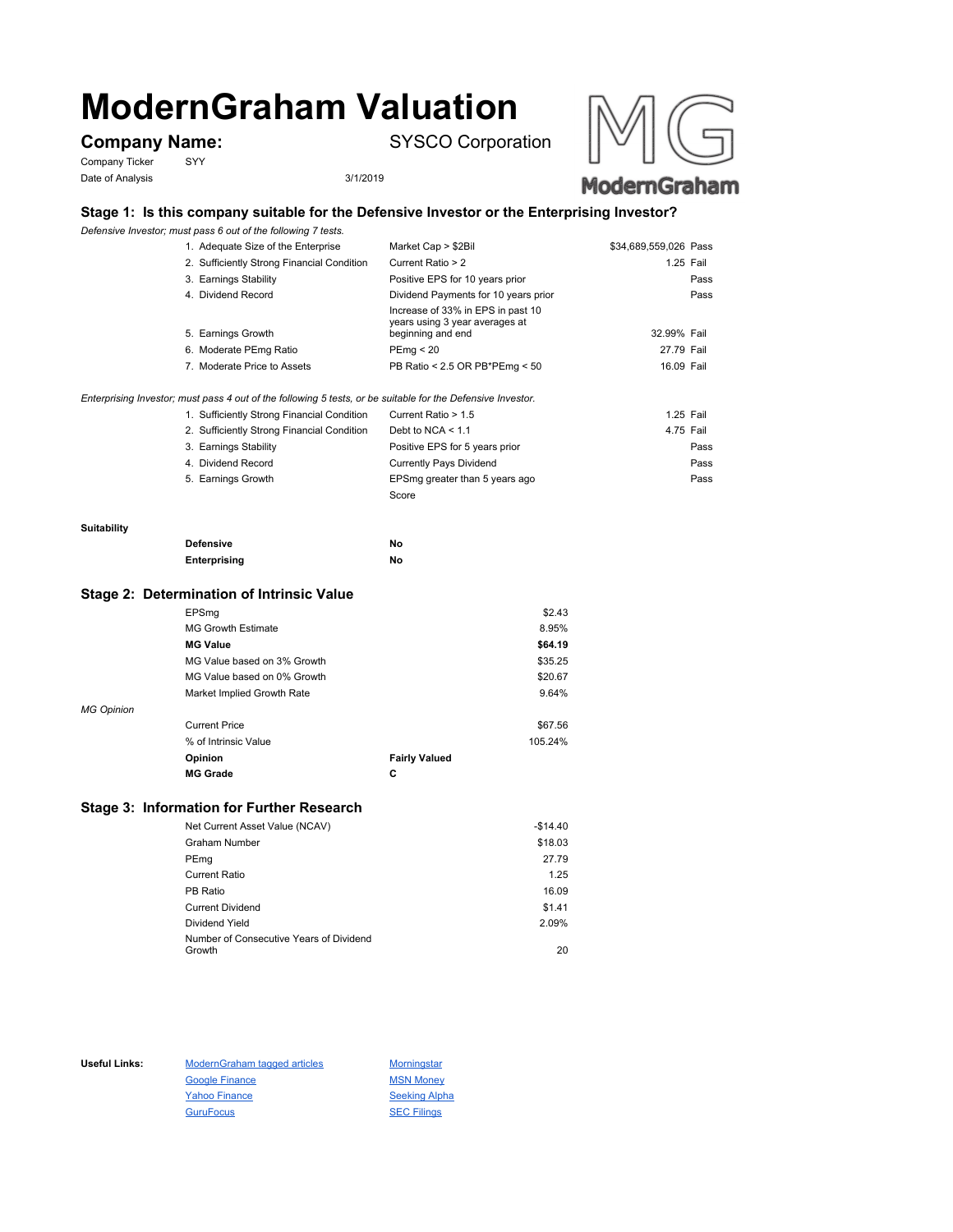| <b>EPS History</b> |        | <b>EPSmg History</b>                 |                  |
|--------------------|--------|--------------------------------------|------------------|
| Next Fiscal Year   |        |                                      |                  |
| Estimate           |        | \$3.00 Next Fiscal Year Estimate     | \$2.43           |
| <b>Jun2018</b>     | \$2.70 | Jun2018                              | \$2.04           |
| Jun2017            | \$2.08 | Jun2017                              | \$1.68           |
| Jun2016            | \$1.64 | Jun2016                              | \$1.52           |
| Jun2015            | \$1.15 | Jun2015                              | \$1.52           |
| Jun2014            | \$1.58 | Jun2014                              | \$1.75           |
| Jun2013            | \$1.67 | Jun2013                              | \$1.84           |
| Jun2012            | \$1.90 | Jun2012                              | \$1.91           |
| Jun2011            | \$1.96 | Jun2011                              | \$1.89           |
| Jun2010            | \$1.99 | Jun2010                              | \$1.80           |
| <b>Jun2009</b>     | \$1.77 | Jun2009                              | \$1.67           |
| <b>Jun2008</b>     | \$1.81 | <b>Jun2008</b>                       | \$1.59           |
| <b>Jun2007</b>     | \$1.60 | Jun2007                              | \$1.45           |
| Jun2006            | \$1.36 | Jun2006                              | \$1.34           |
| Jun2005            | \$1.47 | Jun2005                              | \$1.28           |
| <b>Jun2004</b>     | \$1.37 | Jun2004                              | \$1.14           |
| Jun2003            | \$1.18 | Jun2003                              | \$0.96           |
| Jun2002            |        | \$1.01 Balance Sheet Information     | 12/1/2018        |
| Jun2001            |        | \$0.88 Total Current Assets          | \$8,437,783,000  |
| <b>Jun2000</b>     |        | \$0.67 Total Current Liabilities     | \$6,750,170,000  |
| Jun1999            |        | \$0.54 Long-Term Debt                | \$8,019,846,000  |
|                    |        | <b>Total Assets</b>                  | \$18,194,176,000 |
|                    |        | Intangible Assets                    | \$4,775,912,000  |
|                    |        | <b>Total Liabilities</b>             | \$15,991,183,000 |
|                    |        | Shares Outstanding (Diluted Average) | 524,601,000      |